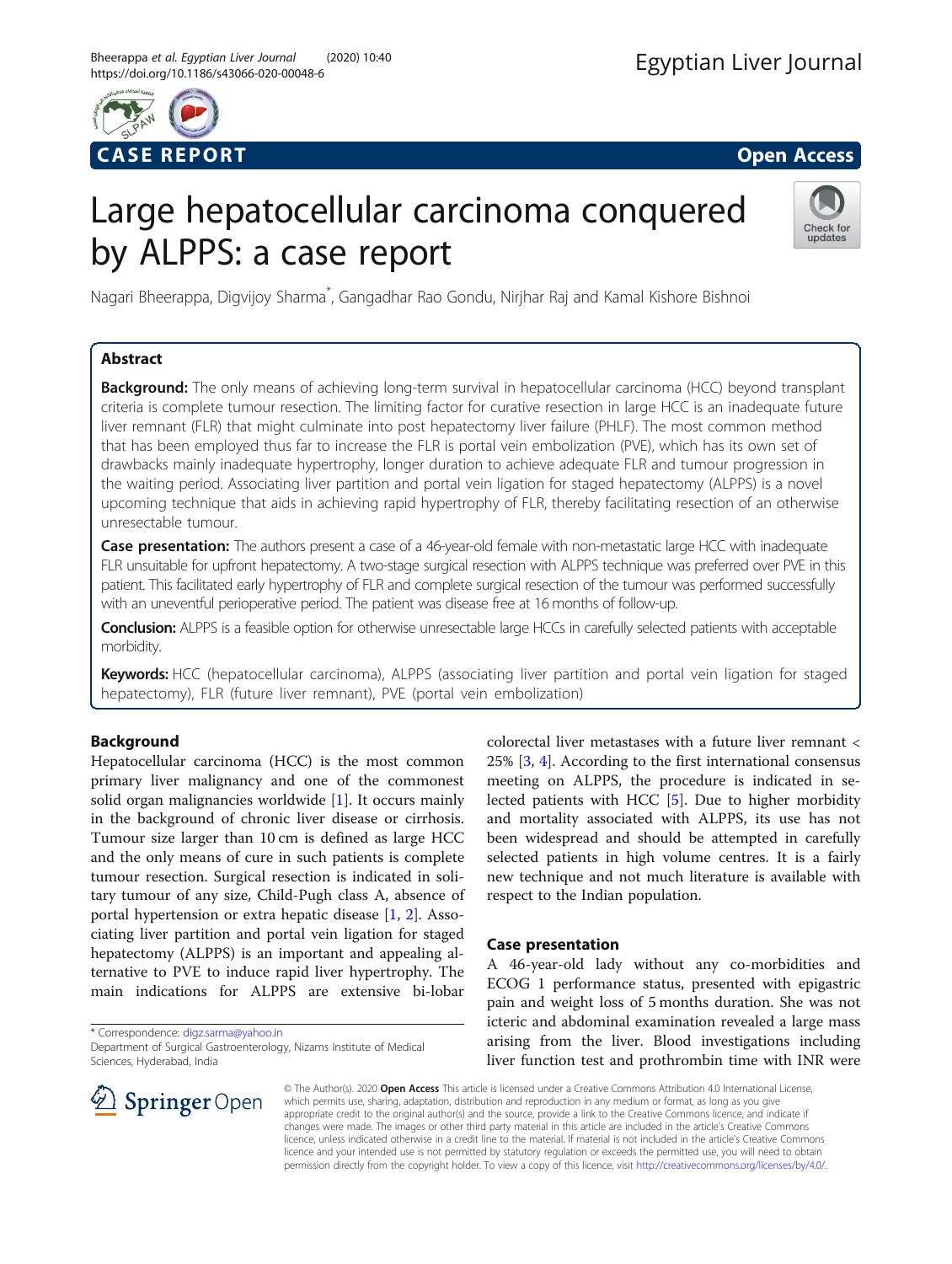within normal limits. Abdominal ultrasound and a triphasic CT showed a large tumour  $(14.6 \times 10.9 \times 14.5$ cm) occupying segments V, VII, VIII and IV of the liver with enhancement in arterial phase and washout in the portal venous phase suggestive of HCC (Fig. 1). AFP levels were 204 ng/ml. Serology for hepatitis B and C were negative. There was no evidence of extrahepatic metastases on staging workup with PET-CT. CT volumetry revealed FLR volume (segments II and III) to be 21% of total liver volume rendering it unsuitable for single stage hepatectomy. The case was discussed in a multidisciplinary meeting and ALPPS was preferred over PVE as the liver in this case was non-cirrhotic and the outcomes of ALPPS procedure performed previously at our centre were favourable. After a negative diagnostic laparoscopy for metastatic disease, partial ALPPS was performed. No liver mobilisation was done in the first stage. Portal structures were dissected, the right hepatic artery, right portal vein and right hepatic vein were looped. The right portal vein was divided and suture ligated. Segment-IV artery was identified and preserved. Liver partition was performed using a Cavitron ultrasonic surgical aspirator (CUSA). Parenchymal transection was performed till the middle hepatic vein was identified before joining the left hepatic vein (Fig. [2](#page-2-0)). Surgicel was placed over the transection plane, and the abdomen was closed over an abdominal drain. The duration of surgery was 6 h with a blood loss of 250 ml. CT volumetry was repeated on post operative day 8 which revealed the FLR volume to be 35%, a 14% increase from the baseline and adequate to obviate the risk of PHLF.

The second stage of ALPPS was performed 10 days after the first stage. At exploration adequate hypertrophy of the left lateral segment was observed. The right liver lobe was mobilised. The right hepatic artery, right hepatic duct, right hepatic vein and the middle hepatic vein were divided and ligated and parenchymal transection was completed (Fig. [3\)](#page-2-0). Duration of the second stage and blood loss was 4 h and 750 ml respectively. Two units of packed red blood cells were transfused. Post operative recovery of the patient was uneventful. Histopathology of the tumour was reported as well-differentiated hepatocellular carcinoma, T1N0M0. There was no recurrence at 16 months of follow-up. A written informed consent was obtained from the patient regarding the possible publication of the case.

## **Discussion**

HCC is a common and heterogeneous disease. Liver resection and transplantation are the only procedures associated with long-term survival and cure of the disease. Major liver resection is feasible in patients without cirrhosis or who have well-preserved liver function and future liver remnant of at least 25%. However, it is possible in fewer than 5% of patients. Liver transplantation is indicated in patients with a single nodule up to 5 cm in size or three nodules up to 3 cm in size each [[1](#page-3-0), [2\]](#page-3-0); though beyond Milan's criteria, recommendations have also produced good results. For large HCC in patients without cirrhosis, resection is the only option for cure.

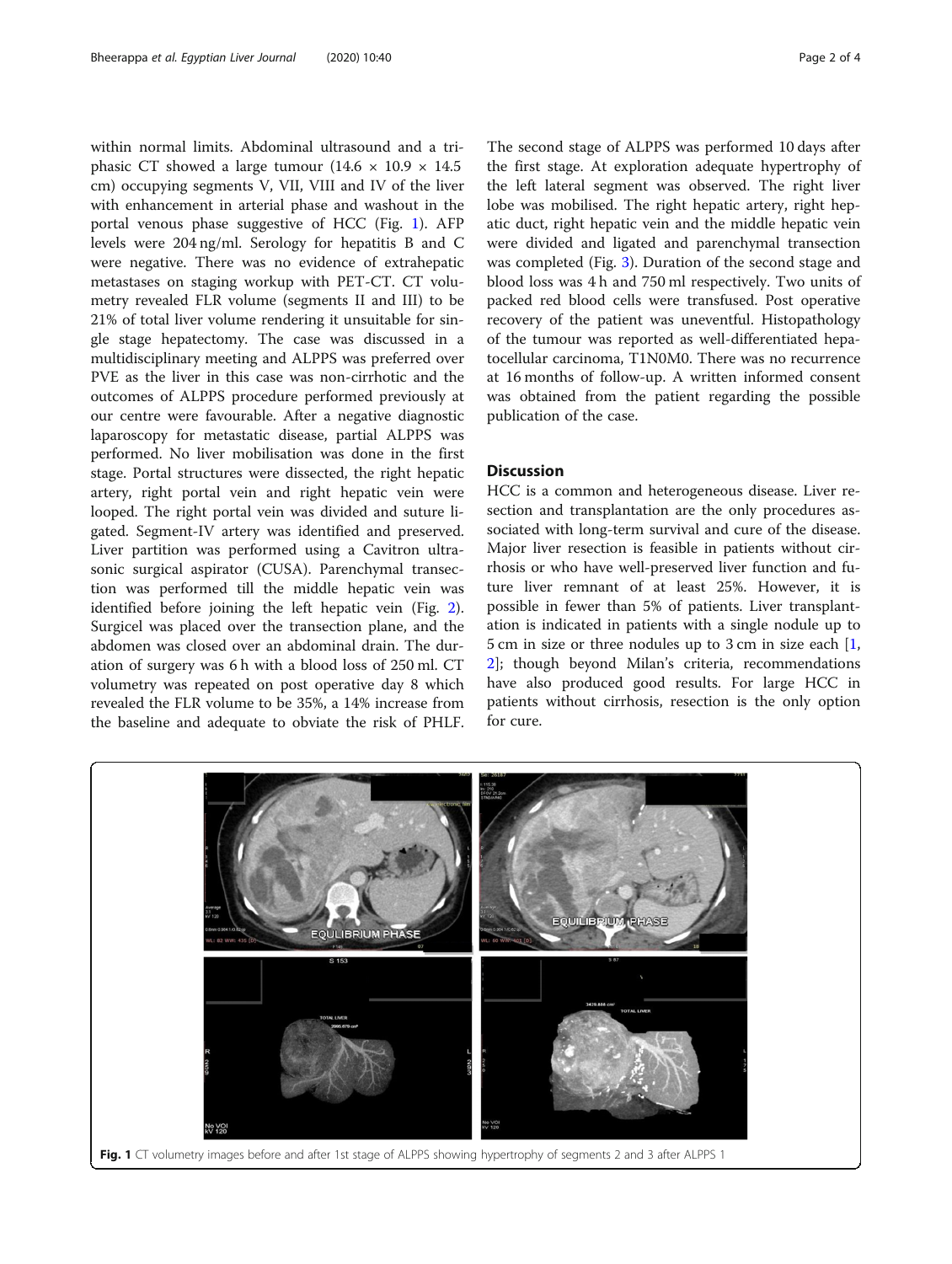<span id="page-2-0"></span>

The limiting factor for major hepatectomy in large HCCs is inadequate FLR. There are several methods to increase the FLR to obviate the risk of post hepatectomy liver failure (PHLF), the most commonly practised being portal vein embolization (PVE) [[6\]](#page-3-0). The disadvantages of the procedure are mainly, inability to achieve adequate volume increase, delay of 4-6 weeks for the hypertrophy to occur and risk of progression of disease in this waiting period. Associating liver partition and portal vein ligation for staged hepatectomy (ALPPS) is a novel technique developed in Germany by Schnitzbauer et al. [\[3](#page-3-0)]. It is a two-step procedure combining parenchymal division with deportalisation of the right lobe and segment-IV in the first stage followed by completion hepatectomy in the second stage after a short interval of 7-10 days once adequate hypertrophy of FLR is achieved. The advantage is rapid and increased hypertrophy thus overcoming the disadvantages associated with PVE. It is an aggressive surgical approach for tumours considered unresectable in a single stage and an accepted alternative for a large HCC. However, it should be used selectively for patients who are not candidates for PVE due to tumour invasion of the portal vein, or as a rescue therapy after failed PVE or ligation. It can also be used as an upfront procedure and preferred over PVE in selected patients with good performance status and good liver function with HCC in a non-cirrhotic liver as in our

case. It has the advantage of achieving rapid liver hypertrophy and complete tumour resection within a short interval with less incidence of post operative liver failure.

The increase in FLR volume has been reported to be between 23.8 and 200% (mean 84.16%) after an interval of 4-30 days (mean 11.6 days) between the two stages of ALPPS. In our case, there was a 14% increase in FLR after an interval of 8 days. The main drawback of ALPPS is the associated morbidity and mortality reported as 35% (range 22-90%) and 12% (range 0-28.7%) respectively [[7,](#page-3-0) [8](#page-3-0)]. Increased incidence of recurrence (up to 20%) has been reported in the remnant liver, probably due to the aggressive biology of the tumour [[7,](#page-3-0) [8\]](#page-3-0). However, recent results from the international ALPPS registry have shown a reduction in morbidity and mortality when performed at experienced centres. Giovanni et al. have shown that ALPPS can be performed safely in large HCC's with acceptable overall survival and disease-free survival [\[9](#page-3-0)].

# Conclusion

ALPPS is an appealing and feasible option for otherwise unresectable large HCCs. It provides the best chance at cure for patients who are otherwise candidates for palliative therapy. Cautious patient selection and technical expertise is of utmost importance. However, its feasibility in patients with cirrhosis and macrovascular invasion